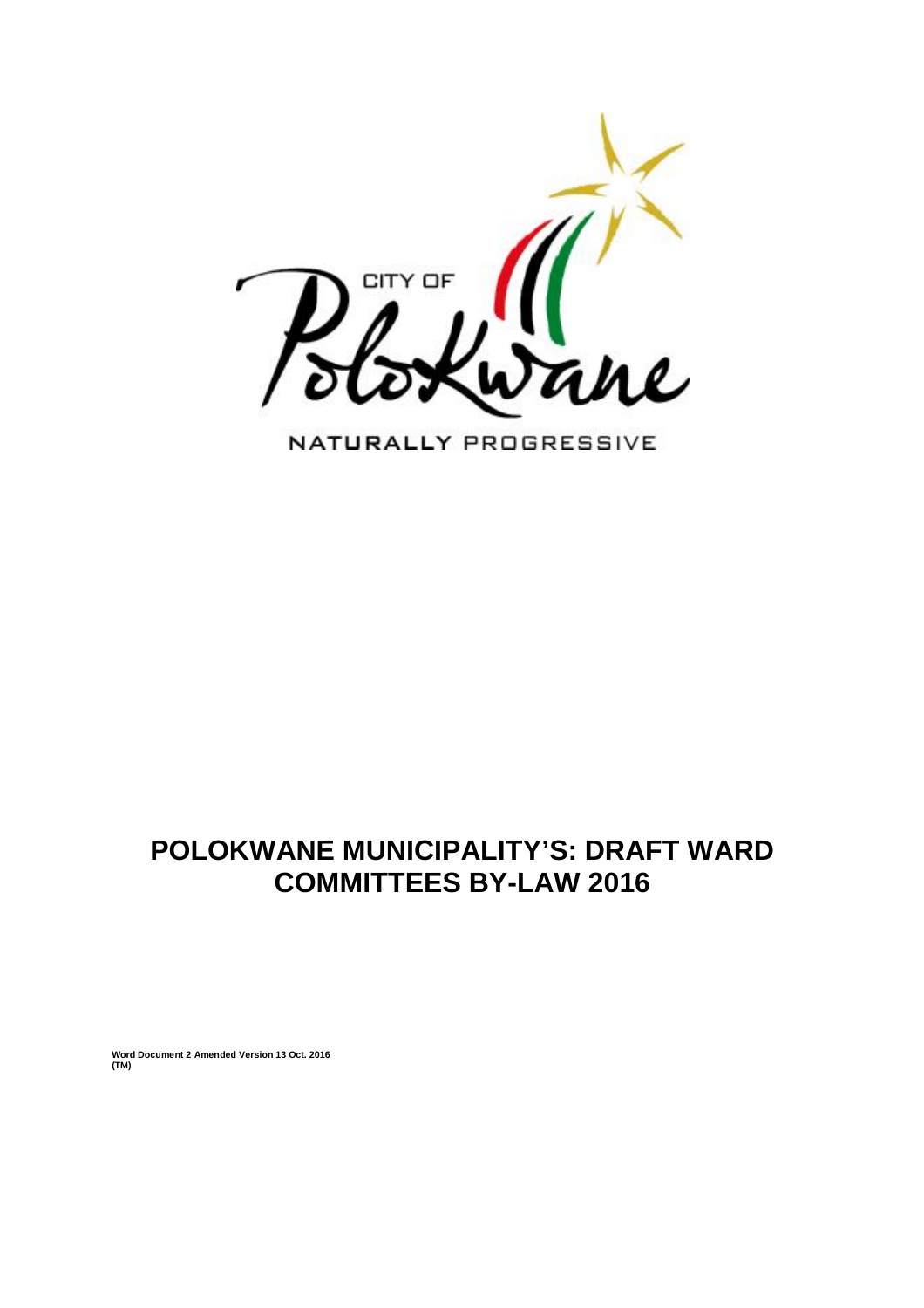# **POLOKWANE MUNICIPALITY**

## **WARD COMMITTEE BY-LAW 2016**

#### **Preamble**

WHEREAS the **Constitution of the Republic of South Africa, 1996, Chapter 7 Section 152** defines the aims of local government;

AND WHEREAS the **Local Government: Municipal Structures Act, 117/1998- Section 73 and 74** sets out the establishment and functions of Ward Committees;

AND WHEREAS the **Local Government: Municipal Systems Act, 32/2000**  stipulates public participation opportunities the community can expect from municipalities;

AND WHEREAS the **National Guidelines For the Establishment and Operations of Municipal WardCommittees-2005** details the setting up and running of Ward Committees;

AND WHEREAS the **National Framework: Criteria for determining Out Of Pocket Expenses For Ward Committee Members-2009** outlines the remuneration criteria for Ward Committee allowances;

NOW THERFORE this document constitutes a By-law on the **Establishment and Operations of Ward Committees** within **Polokwane Local Municipality**.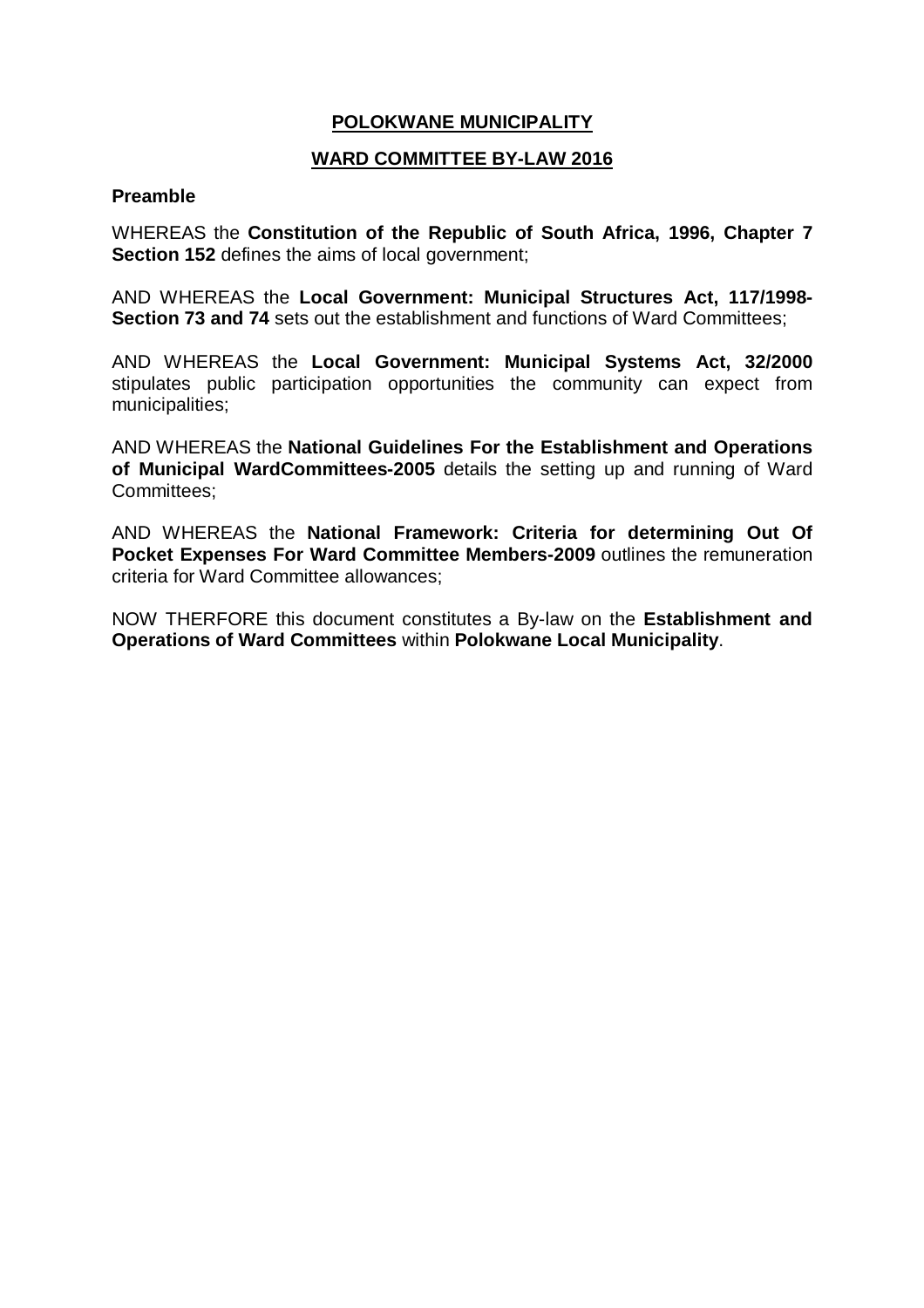## **1. Legislative Framework.**

The Constitution of South Africa (Act no.108 of 1996) mandates local government to provide a democratic and accountable local government and encourages the involvement of communities and community organisations in the matters of local government.

Measures were introduced to entrench community participation and to transform the local government functions by emphasising development with a strong element of community participation within the developmental framework. Local Government: Municipal Systems Act, 32/2000 .

Developmental Local Government is defined as "local government committed to working with citizens and groups within the community to find sustainable ways to meet social, economic, and material needs and improve the quality of their lives" (RSA. 1998, section B).

Local government legislation makes provision for local authorities to establish a system of participatory democracy at the local level in the form of Ward Committees. Local Government: Municipal Structures Act, 117/1998.

These Ward Committees were introduced in municipalities as community structures to play a critical role in linking and informing the municipalities about the needs, aspirations, potentials and problems of the communities. They were established to form the bridge between local municipalities and communities by facilitating proper communication.

#### **2. Establishment of Ward Committees**

- 2.1 A submission is made in line with the provision of Section 72 (1) of the Municipal Structures Act, to establish Ward Committees in terms of Section 73 of the Structures Act.
- 2.2 Each ward shall have a Ward Committee.

#### **3. Status of Ward Committees**

- 3.1 The object of the Ward Committee is to enhance participatory democracy in local government.
- 3.2 Ward Committees are:
	- (a) An advisory body;
	- (b) A representative structure;
	- (c) Independent; and
	- (d) Must be impartial and perform their duties without fear, favour or prejudice.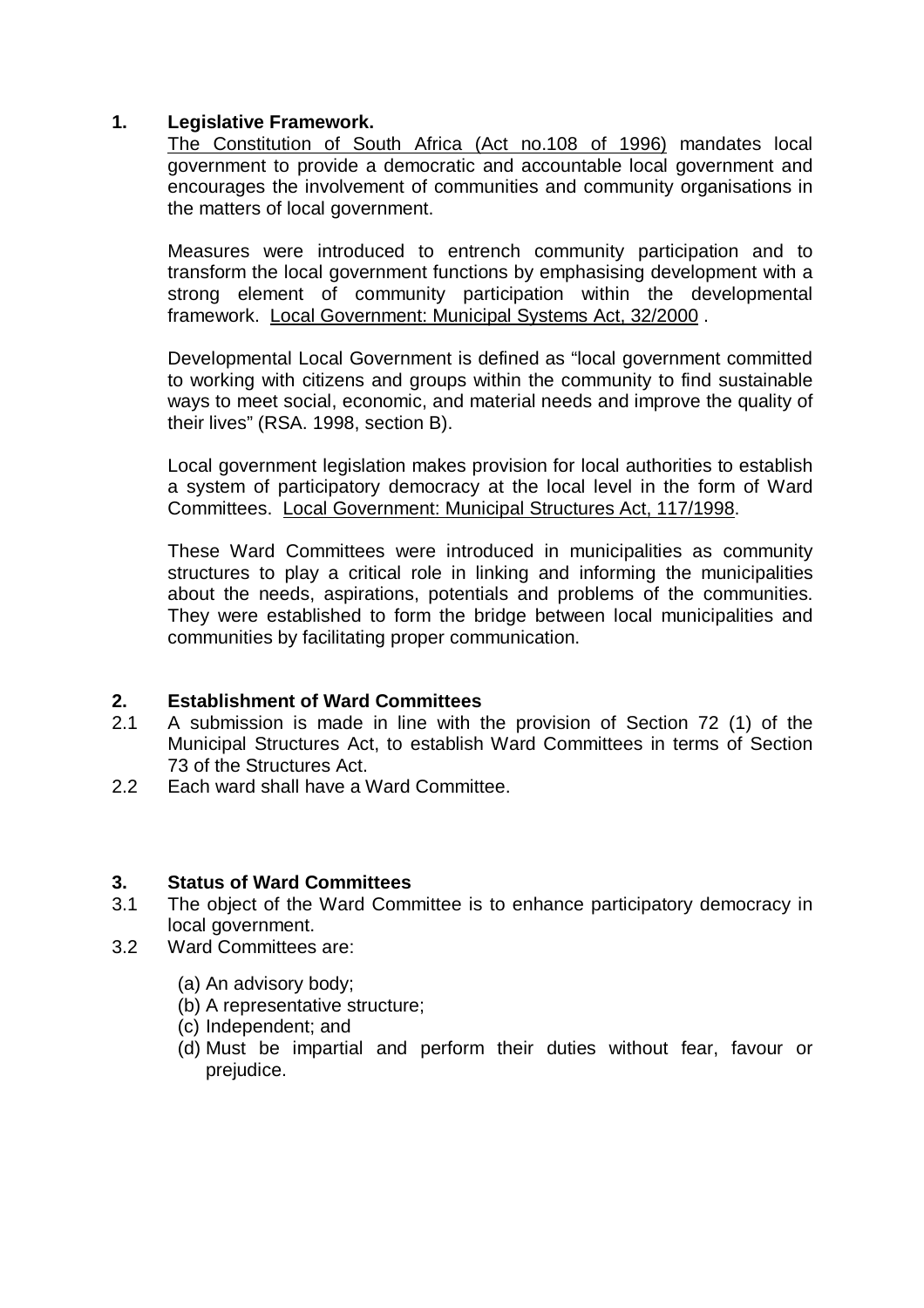# **4. Functions and Powers of Ward Committees**

- 4.1 A Ward Committee may make recommendations on any matter affecting its ward to the Ward Councillor; or through the Ward Councillor, to the Council.
- 4.2 A Ward Committee may have such duties and powers as may be delegated to it by Polokwane Municipality Council in terms of **Section 59** of the Municipal Systems Act, 1998.
- 4.3 Ward Committees serve as official specialised participatory structures in the municipality; the following represents duties and powers that may be delegated to a Ward Committee by Polokwane Local Municipality:
- a. To create formal unbiased communication channels as well as cooperative partnerships between the community and the Council that may be achieved as follows:
	- (i) Advise and make recommendations to the Ward Councillor on matters and By-law affecting the ward;
	- (ii) Assist the Ward Councillor in identifying challenges and needs of residents;
	- (iii) Disseminate information in the ward concerning municipal affairs such as the budget, Integrated Development Planning, Performance Management System**(PMS)**, service delivery options and municipal properties utilisation.
	- (iv)Receive queries and complaints from residents concerning municipal service delivery, communicate it to Council and provide feedback to the community on Council's response;
	- (v) Ensure constructive and harmonious interaction between the Municipality and community through the use and co-ordination of ward residents meetings and other community development forums; and
	- (vi) Interact with other forums and organisations on matters affecting the ward.
- b. To serve as a mobilising agent for organised community action (non political, chaotic or destructive) within the ward, to be achieved on the following grounds:
	- (i) Attending to all matters that affect and benefit the community;
	- (ii) Acting in the best interest of the community;
	- (iii) Ensuring the active participation of the community in:
		- Service payment campaigns:
		- The Integrated Development Planning process,
		- The municipality's budgetary process:
		- Decisions about the provision of municipal services; and
		- Decisions about by-laws.
- 4.4. No executive powers may be delegated to any Ward Committee member.
- 4.5. A Ward Committee may express dissatisfaction in writing to the municipal council on the non-performance of a Ward Councillor through the office of The Speaker of Council.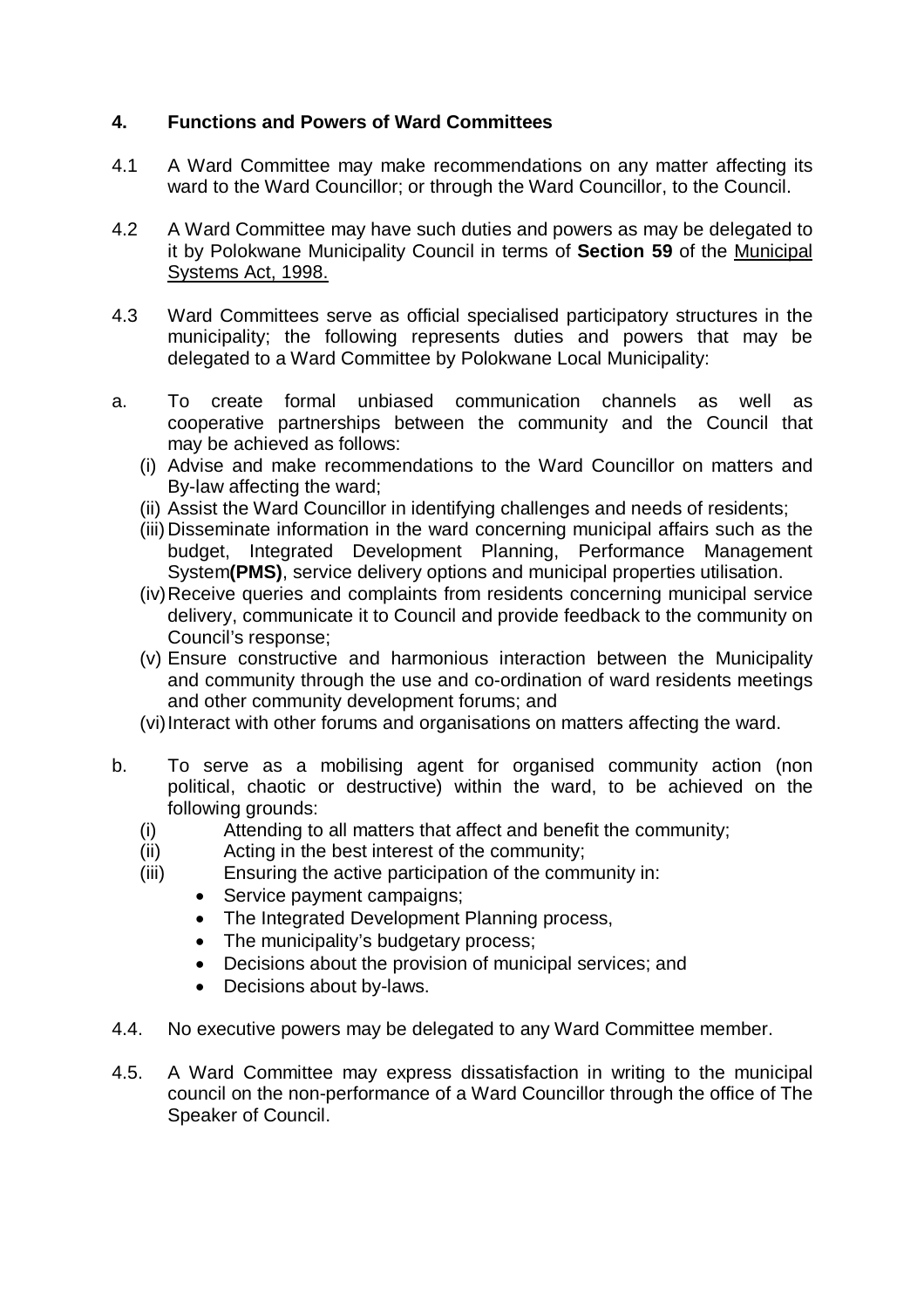4.6. A Ward Committee may conduct an annual satisfaction survey in order to assist the committee in the execution of its functions and powers. The satisfaction survey shall be administered in the ward by Ward Committee members under the supervision of the Ward Councillor and with the administrative support of the Municipality.

# **5. Composition of Ward Committees**

- 5.1 A Ward Committee must consist of:
	- A Ward Councillor of that particular ward who is the Chairperson of the committee
	- At least ten members may be elected.
	- Political parties may not be represented.
- 5.2 The procedure for electing members must take into account the need for women to be equitably presented in a Ward Committee and for a diversity of interests in the ward to be represented.
- 5.3 A diversity of interests may be pursued by ensuring the inclusion of as many as possible of the following interest groups on a Ward Committee:
	- Special focus groups (Senior citizens, people living with disabilities, youth& women)
	- Religious groupings;
	- Sports, arts and culture;
	- Health and welfare:
	- **Business**;
	- Environment;
	- Education:
	- Community safety forums;
	- Community based organisations;
	- Ratepayers' associations:
	- Traditional leaders;
	- Agricultural associations;
	- Informal traders' associations:
	- Farm workers
- 5.4 The Ward Committee must appoint a secretary and assistant secretary from its membership to fulfil relevant duties of the Committee, other than the Public Participation Officer who serves as the secretary during meetings.
- 5.5 A Ward Councillor may delegate in writing the chairing of a meeting to a Ward Committee member in his/her absence.
- 5.6 A Ward Committee may establish one or more sub-committees necessary for the performance of its functions and to involve organisations more extensively.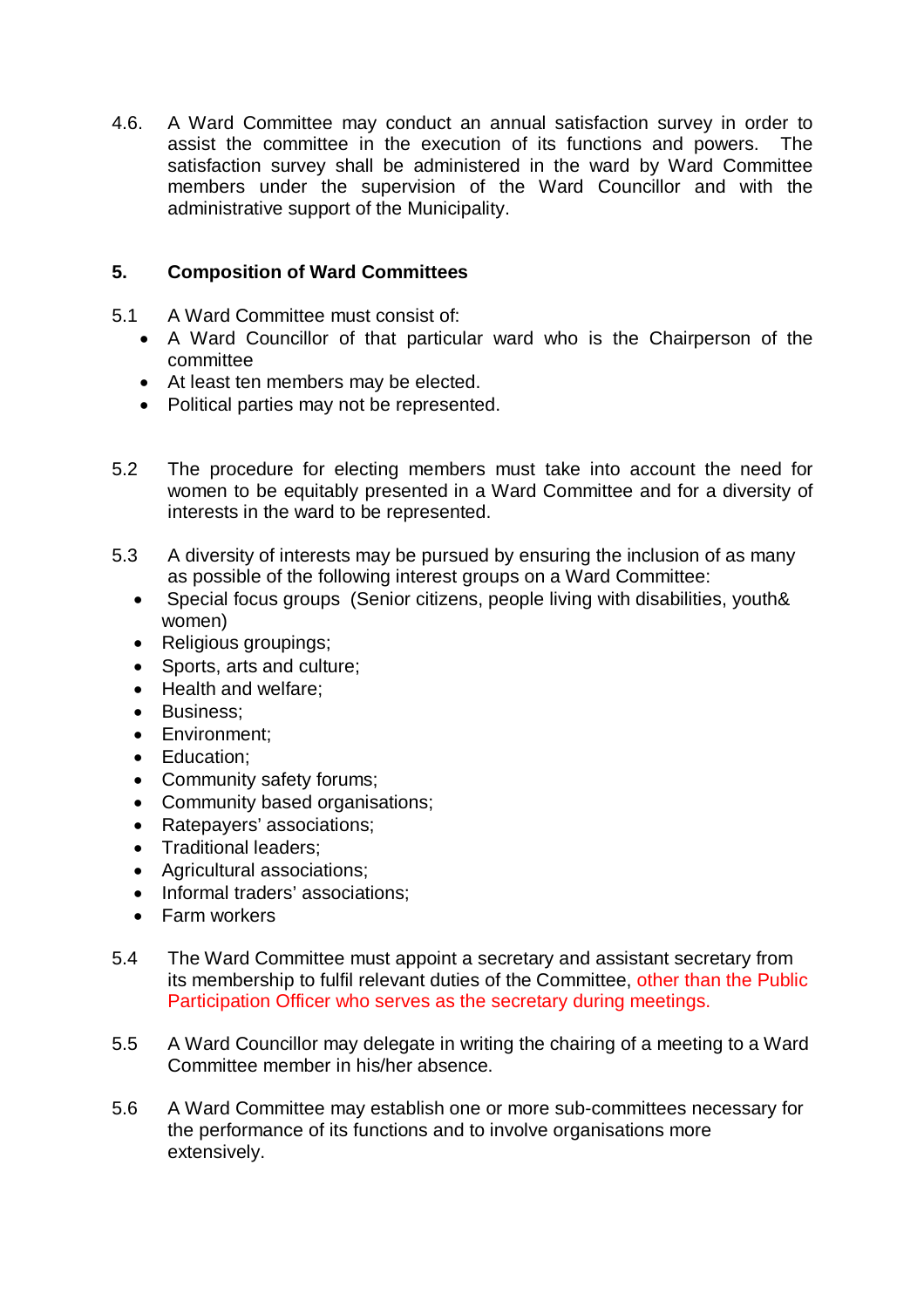- 5.7 The Ward Committee and sub-committees may meet together as a ward forum for major discussions.
- 5.8 All stakeholders in the ward must be encouraged to participate in subcommittees that are relevant to their fields of interest and to their day-to-day functioning as a Sector.

#### **6. Membership Criteria for Ward Committees**

The following election criteria shall be applied for electing Ward Committee members:

- 6.1 In order to participate and be elected as a ward committee member, a person must be a South African citizen and must be 18years and older.
- 6.2 A person must be **a registered voter** in the ward and reside within a particular village/zone or area where elections are conducted.
- 6.3 A **voters' roll** shall be utilised to manage the election process.
- 6.4 Members have to be active in the sector or geographic area they represent. They should be motivated to work on the Ward Committee by their commitment to working for a better life for members of their constituency.
- 6.5 A person is not eligible for election if he/she is employed by Polokwane Municipality or Capricorn District Municipality;
- 6.6 A member of the National Assembly, the National Council of Provinces or a Provincial Legislature cannot be elected;
- 6.7 No person whose municipal services account for rates and service charges is in arrears for more than 3 months shall be eligible for election as member of a Ward Committee, unless the nominee has lodged a written dispute in this regards.
- 6.8 A person who wishes to be elected to the Ward Committee shall not be an unrehabilitated insolvent.
- 6.9 Anyone who has been convicted of an offence and sentenced to imprisonment without the option of a fine, and persons of unsound mind who have been declared so by a competent court cannot be elected.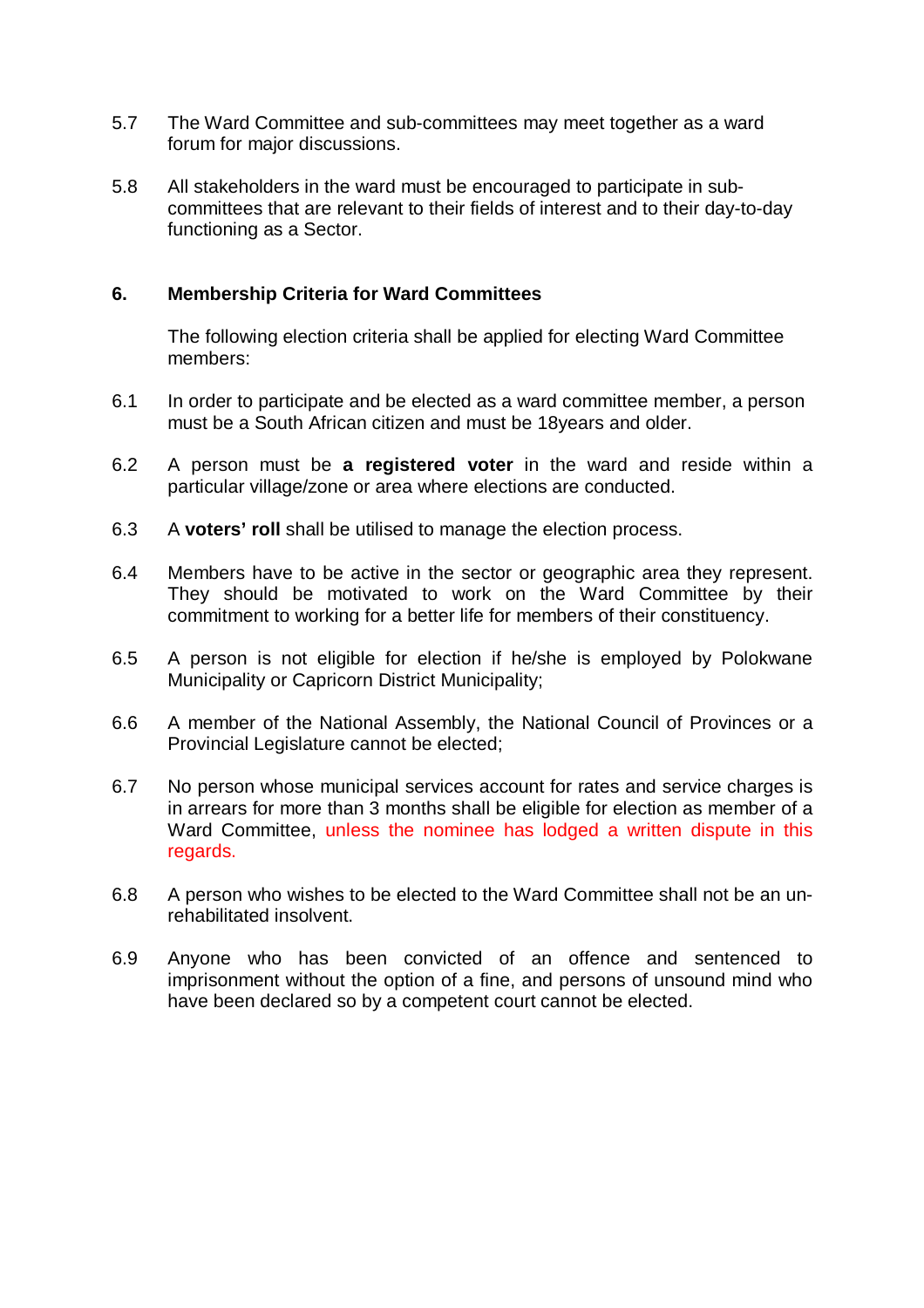# **7. Nomination & Election Procedure**

Sectoral and geographic representation models shall be applied respectively considering the dynamics of each cluster or ward.

#### **I. NOMINATION PROCEDURE**

- a. Nomination forms must be completed and submitted two weeks before the elections.
- b. Notwithstanding subparagraph a. above, nominations will be allowed from the floor on the day of the elections.
- c. In the event that a candidate is elected through a nomination allowed from the floor as in b. above, and it is found that such a candidate does not comply with the qualification criteria set in paragraph 6 of this Bylaw, such a candidate will be automatically removed due to noncompliance and replaced by the next in line nominee with the most votes received.

## **II ELECTION PROCEDURE:**

# 7.1 Hybrid **(Sectoral and Geographic)** election model: Identification of Interest **Groups**

- a. The Office of the Speaker, in consultation with the Ward Councillor identifies the key performance areas of each ward, for example local economic development and basic services. The list of key areas of interest provided for under "Composition of Ward Committees" may be used for this purpose;
- b. The Council identifies the geographical area or villages or clusters of farms that will represent an equitable spread of the residents in the ward;
- c. The council invites interest groups to state their interest in and concern with any of the key performance areas;
- d. The council identifies the groups that have a demonstrable interest in any of the key performance areas and represent residents of the area; and
- e. The council identifies the clusters of interest groups (no more than ten) that qualify for election.
- 7.1.1 Elections shall take place as follows: Option1 within the ward
- a. The Ward Councillor calls a meeting in the ward for the election of a Ward Committee;
- b. Only residents who are registered voters may vote at the meeting;
- c. In each cluster, identified groups nominate a representative;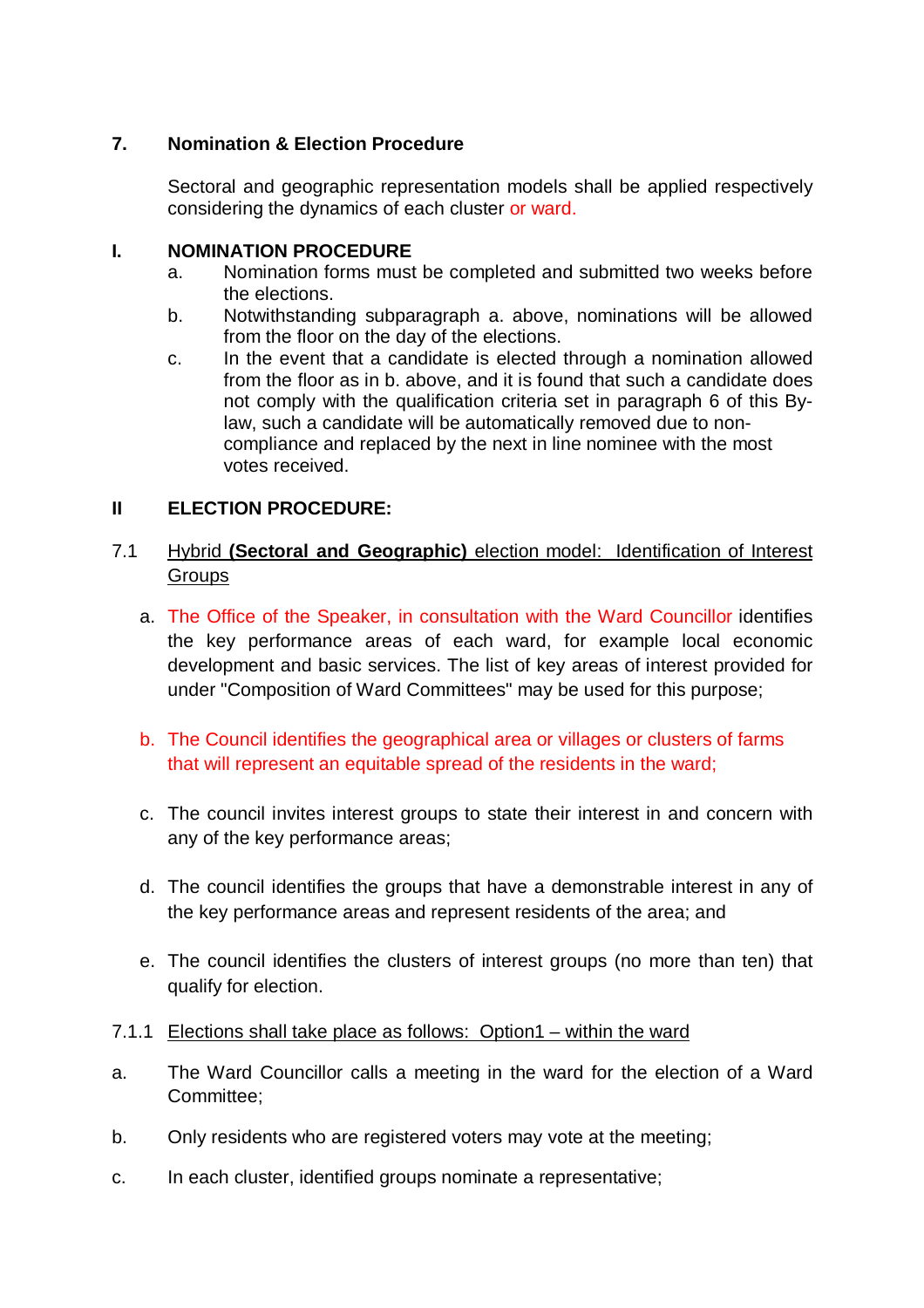d. The meeting votes by majority (50% plus one) for a representative of that cluster. If no one obtains the majority the three candidates who received the most votes proceed to the next round.

## 7.1.2. Election shall take place as follows: Option 1-within the ward

- a. The Ward Councillor calls a meeting in the ward for the election of a Ward Committee.
- b. Only residents who are registered voters may vote at the meeting.
- c. Each geographical area or village or cluster of farms nominates representatives (maximum of three).
- d. The meeting votes by majority (50% plus one) for a representative of each village, geographical area or cluster of farms.

# 7.1.3. Election shall take place as follows: Option 2-within the council

- a. The Municipal Council calls a meeting of all Councillors for the election of Ward Committees to which all residents have been invited to attend.
- b. All councillors are entitled to vote at the meeting.
- c. Each geographical area, village or cluster of farms will nominate a representative.
- d. The meeting votes by majority (50% plus one) for a representative of each geographical area, village or cluster of farms.
- e. Voting may take place by a majority show of hands or formal ballot.
- f. In wards where communities or structures are known to be highly politicised, a formal ballot process shall be followed.
- g. The election process shall be co-ordinated by the administrative division of the Municipality, through the Public Participation Strategic Business Unit and/or with the Independent Electoral Commission (IEC) with the consent of the Municipal Council.
- 7.3 The following election procedures are proposed:
- a. The Ward Councillor and office of the Speaker must co-ordinate a schedule of meetings for election purposes.
- b. The Ward Councillor and administrative assistant must ensure that: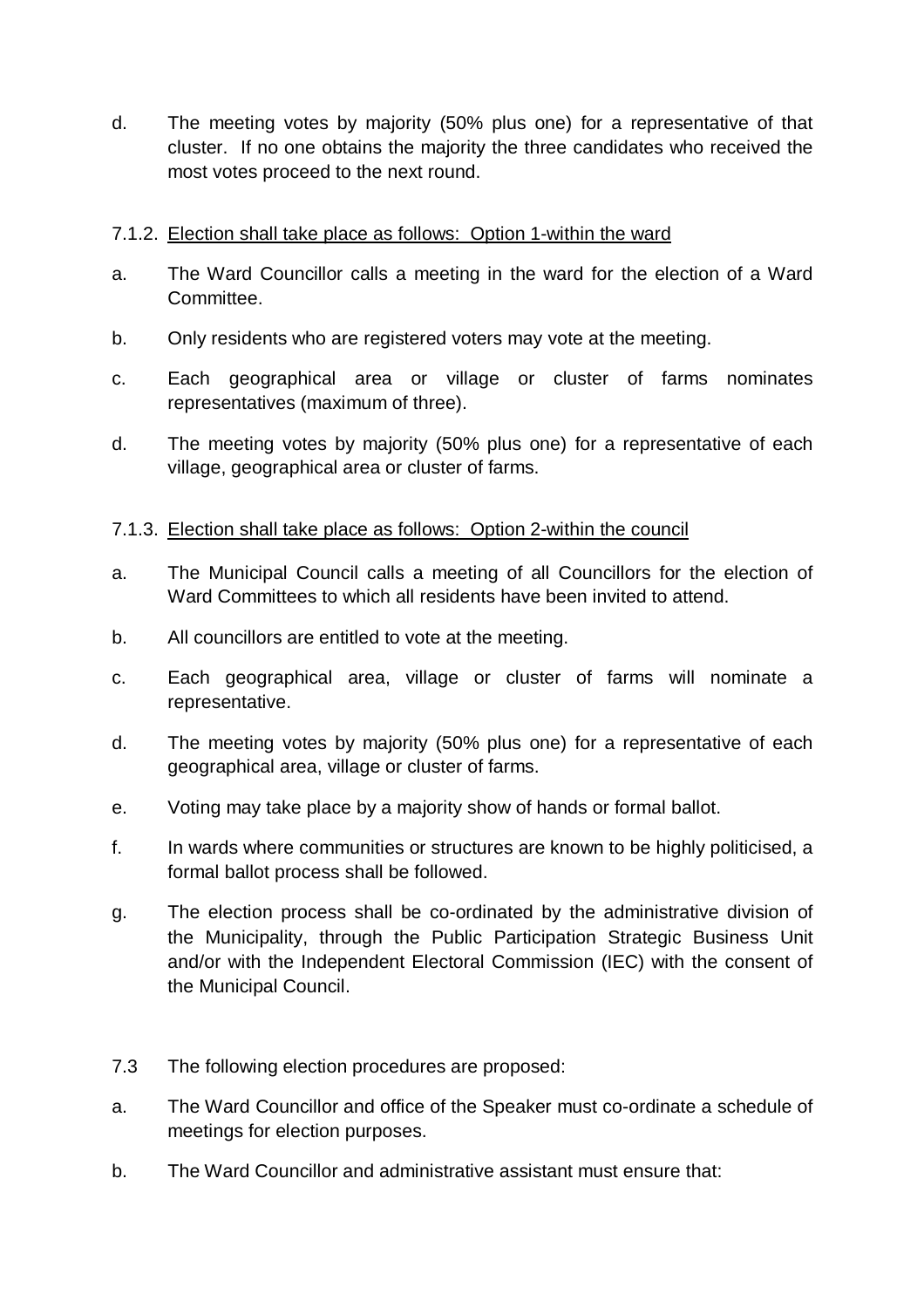- (i) Women are equitably represented.
- (ii) Meetings are fully representative of almost all sections, villages or stakeholders within the ward.
- (iii) Although no quorum for the elections is required, an attendance register shall be completed.
- (iv) All people taking part are registered voters of that ward.

# **8. Conduct of members of a Ward Committee**

- 8.1 A member of the committee:
- a. Must perform the functions of the committee in good faith and without fear, favour or prejudice.
- b May not use the position or privileges of a member for private gain, or to improperly benefit another person.
- c May not act in any other way that compromises the credibility, impartiality, independence or integrity of the committee.
- d. Must adopt the principle of accountability to the community and all political parties represented in Council.
- e. Must be accessible by the community and ensure that all role players can relate to the process and the issues at hand and are able to make their input into the processes of the committee.
- f. Must adopt the principle of transparency to promote openness, sincerity and honesty among all the role-players in a participative process and promote trust and respect for the integrity of each role-player and a commitment by all to the overriding objectives of the process in the interest of the common good.
- g. Must recognise diversity and understand the differences associated with race, gender, religion, ethnicity, language, age, economic status and sexual orientation, among others.
- h. Must embrace all views and opinions in the process of community participation. (Special effort should be made to include previously disadvantaged persons and groups, including women and youth in the activities of the Ward Committee.)
- i. Must provide an apology with a valid reason to the Chairperson of the committee if a meeting cannot be attended.
- 8.2 Ward Committee members must sign a Code of Conduct, which shall be administered by the Ward Councillor.

# **9. Setting of dates by the Speaker**

- 9.1 Within 14 days after the adoption of this By-law by Council, the Speaker shall, in consultation with the PPU administrative team set dates by which:
- a. The respective Ward Councillors shall recommend as well as the sectors to be represented in his / her ward and the number of representatives per sector( for sectoral representation);
- b. Ward meetings shall be held for geographic representation.

# **10. Community Development Workers (CDWs)**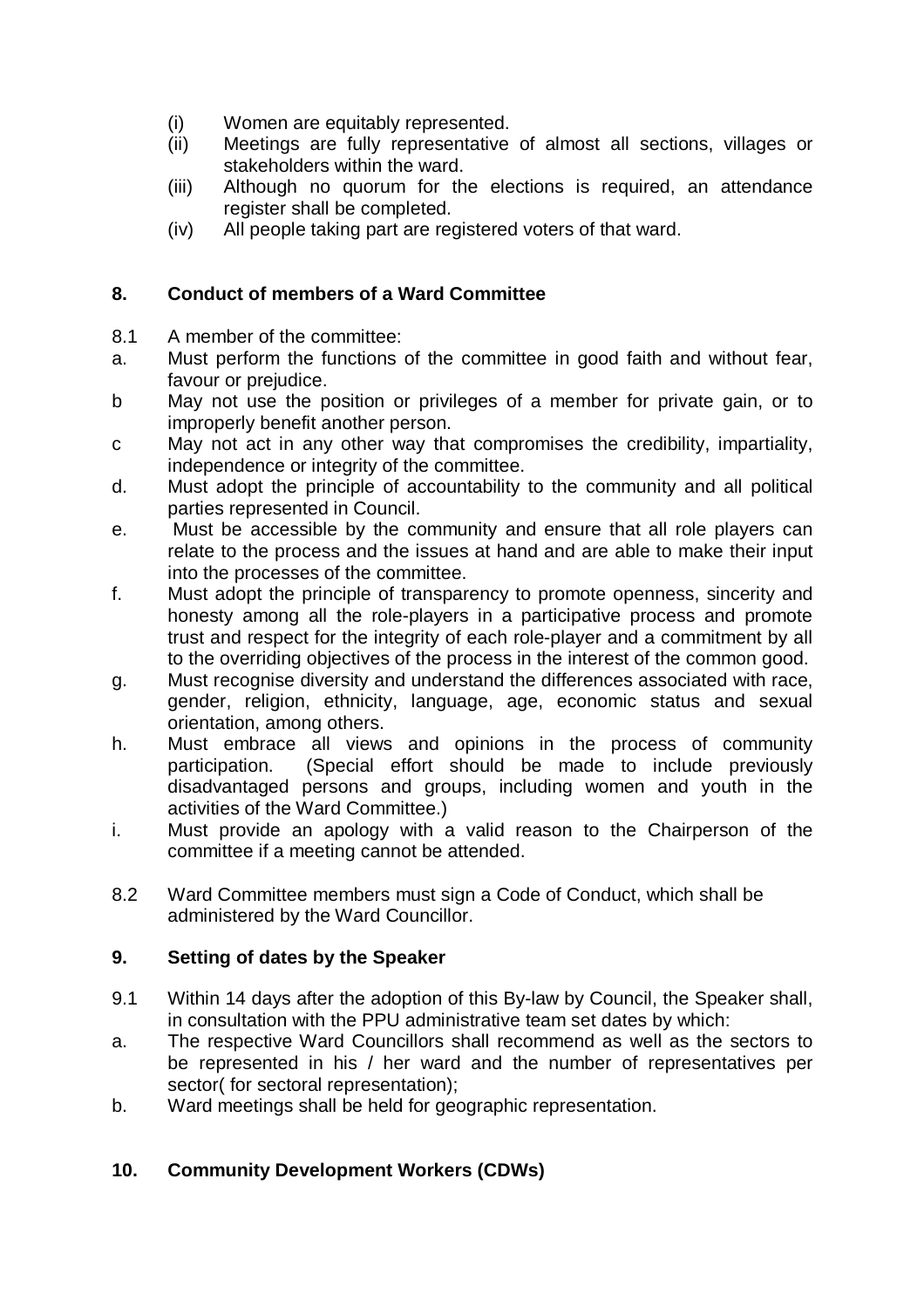- 10.1 Community Development workers (CDWs) are public officials who work with Municipalities where they reside to bridge the gap between service provision by government and access by the community. CDWs serve to link communities with all spheres of government and departments. They are community facilitators whose functions include:
- a. Developing and supporting community structures.
- b. Facilitating public participation in government development projects.
- c. Identifying service blockages in the community and find solutions to identified needs by interacting with all spheres of government and their structures.
- d. CDW's must be formally introduced to the newly established ward committees

## **11. The link between Ward Committees and CDWs**

- (i) CDWs shall attend Ward Committee meetings and offer advice.
- (ii) Ward Committees have to be familiar with the CDWs in their area.
- (iii) CDW's must be able to resolve coordination challenges between spheres of government that arise at local level.

## **12. Ward Committee meetings**

## 12.1 Chairperson

- (i) Ward Committee meetings are convened and chaired by the Ward Councillor.
- (ii) Members of the Ward Committee must submit items to be discussed, well in advance to the Chairperson.
- (iii) The Chairperson will be responsible to prepare an agenda for Ward Committee meetings through administrative support from Council officials (PPO).
- 12.2 Frequency of meetings
	- (i) Ward Committees shall hold committee meetings on a monthly basis to consolidate ward programs & reports.
	- (ii) A committee meeting facilitated by PPU shall be held on a bi- monthly basis, wherein Council officials (PPO) will provide administrative and secretarial support.
	- (iii) All Ward Committees of Polokwane Local Municipality should as far as reasonably possible adhere to the same meeting intervals

#### . 12.3 Quorum and decisions

- (i) Majority of Ward Committee members must be present before a vote may be taken on any matter (50% + one member).
- (ii) A Ward Committee shall endeavour to take decisions based on consensus.
- (iii) If consensus on any matter cannot be achieved, such matter may be determined by a supporting vote of at least the majority of the members of the committee (50**%** +one of the committee members present).
- 12.4 Public meetings (ward meetings)
	- (a) Public meetings are mainly held in order: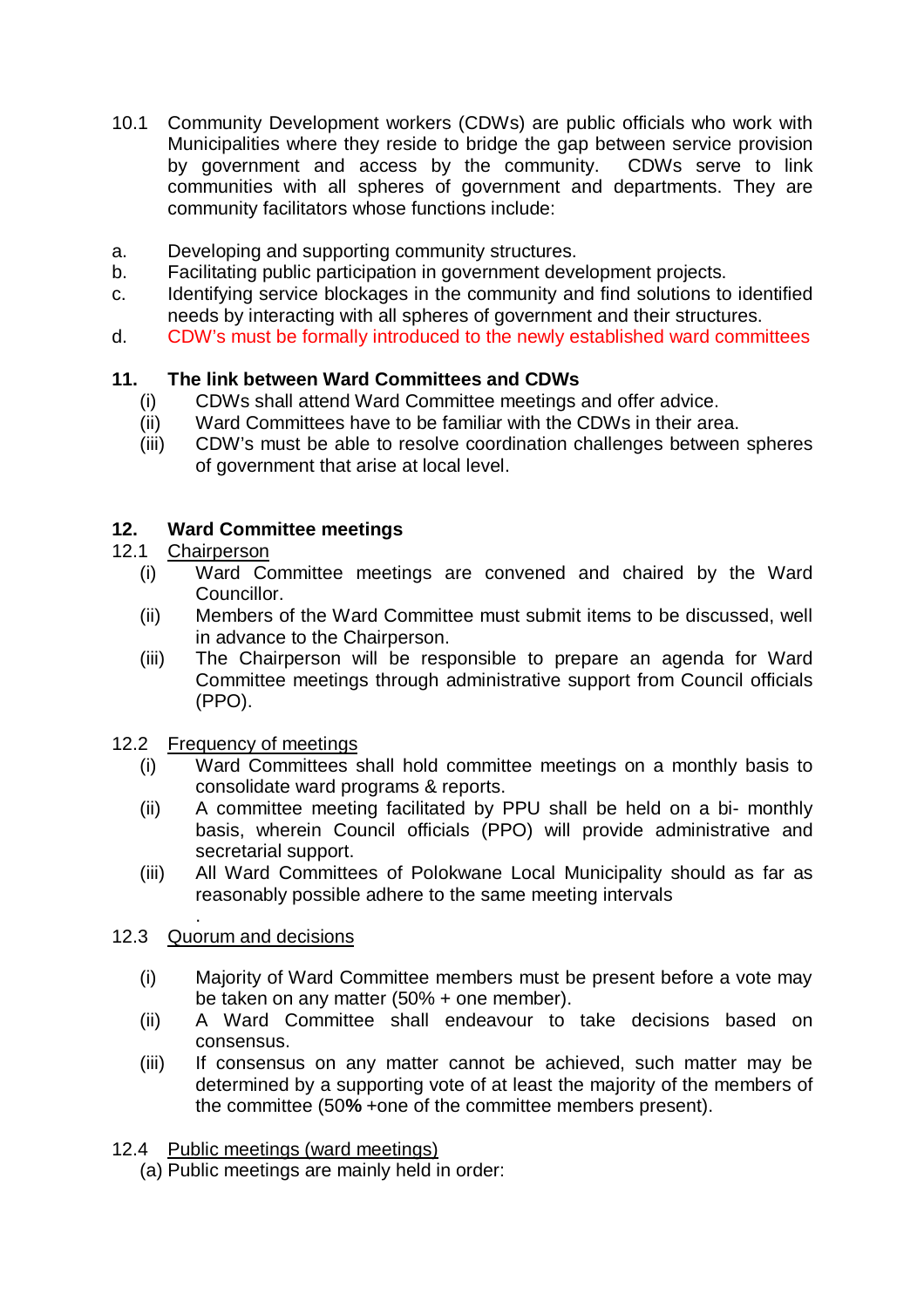- (i) To register the concerns and inputs of the community with regard to service delivery, general development of the community, disaster management and any other municipal concern the community may have; and
- (ii) To report back to the public on issues that affects it.
- (b) Ward or public meetings shall be chaired by the Ward Councillor. A Ward Councillor may delegate in writing the chairing of the meeting in his/her absence to a Proportional Representative Councillor or any member of the Ward Committee.
- (c) If the committee decides to hold a public meeting it may publish a notice in a newspaper circulating in the area concerned, place posters or distribute flyers stating the time, date and place of the meeting inviting the public to attend the meeting or meetings.
- (d) The scheduled date, time and place of the public meeting has to be convenient so as to encourage the greatest number of people to attend.
- (e) At a public meeting a representative of the committee must
	- i. Explain the meeting procedures, such as adoption of agenda and time allowed for questions;
	- ii Answer relevant questions;
	- iii Explain the issues the committee has to consider, including any options open to the committee;
	- iv Allow members of the public attending the meeting to present their views on these issues;
	- v Keep minutes of the meeting and inform the public that Ward Committee meeting and public meeting minutes are public documents, and that the community has access to these documents and may make copies at their own cost; and
	- vi Give feedback on previous issues, including reasons if there is a lack of progress.
- (f) Public meetings are not political platforms and Ward Committee members and the public should refrain from making party political statements, campaigning and canvassing.
- (g) For the purposes of participation in public meetings, a Ward Committee may keep a register of interest groups and organisations that are active in the ward.

# 12.5 The venue

- (i) Must be in a well known place;
- (ii) Must be easily accessible and where possible, also disabled-friendly; and
- (iii) Must be large enough to accommodate all people present.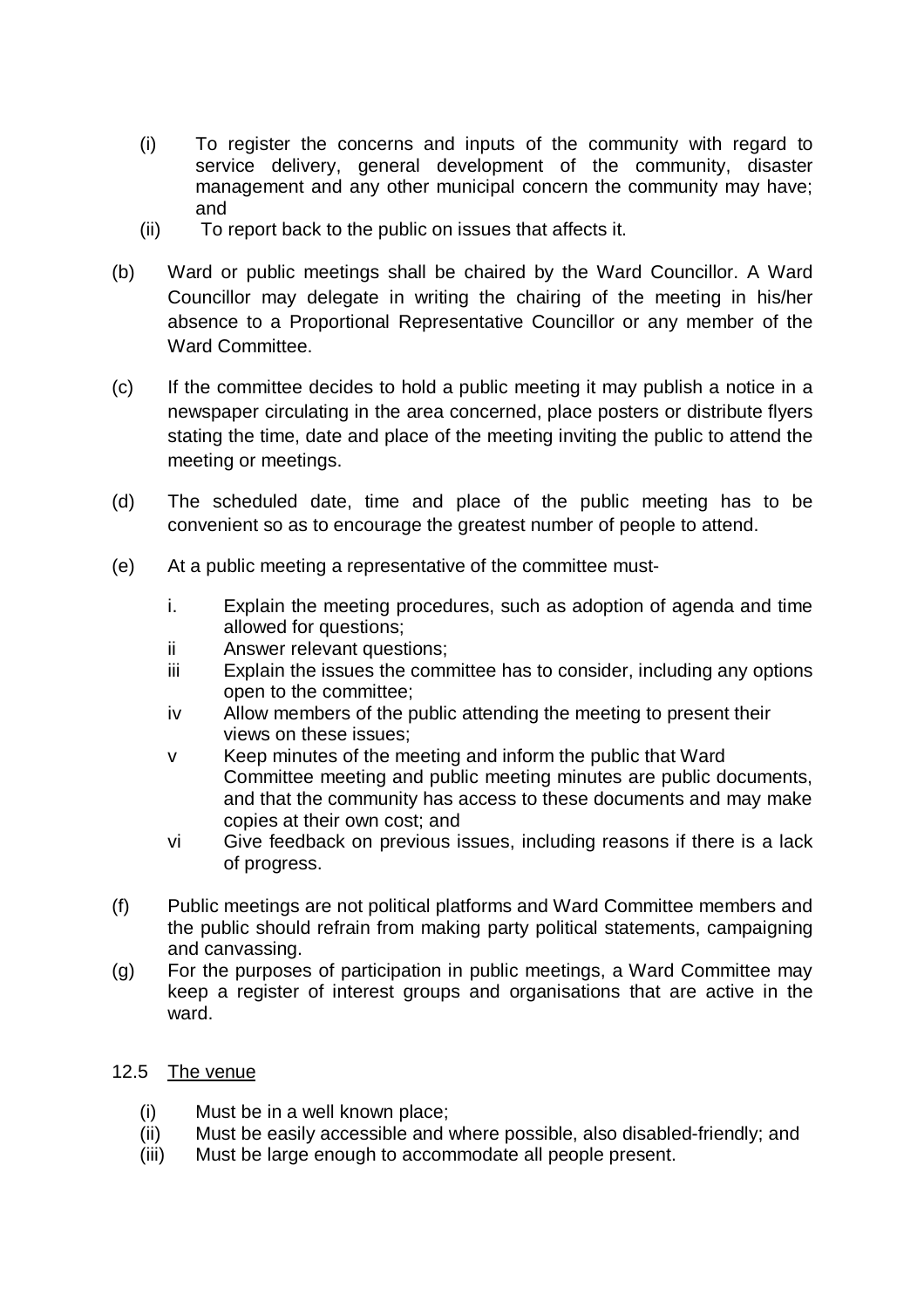- (iv) Where the jurisdiction of a traditional authority extends to the ward where a public meeting is to be held, the relevant traditional authority should be informed of the public meeting.
- (v) When the committee publishes a notice, it must convey, where appropriate, by radio or other appropriate means of communication, such as direct mail outs and posters or notices in key areas such as clinics, schools, bus stops and libraries, the contents of the notice in the area concerned

#### 12.6 Procedures

A Ward Committee with a supporting vote of the majority of its members may determine its own procedures subject to any directions of the Chairperson.

#### 12.7 Work programme

12.7.1 The Ward Committee:

- (i) Must submit a programme with specific outputs of work for one year to the office of the Speaker or other designated political functionary in July of each year.
- (ii) Must perform the functions as set out to achieve and indicated in the work programme.

#### **13. Vacancies**

- 13.1 If a vacancy occurs among members of a Ward Committee, the Ward Councillor must fill a vacancy by declaring as elected the person who received the second highest number of votes in terms of the previous election in consultation with the constituency that elected; and
- 13.2 If nobody can be declared elected in the above manner, the election process must be repeated.

#### **14. Dispute resolution**

The following mechanisms are recommended when disputes arise within Ward Committees:

- (i) Every effort shall be made to deal with disputes.
- (ii) When a dispute arises, the Ward Councillor shall appoint a person or persons, the maximum being two, to attempt and resolve the dispute through mediation.
- (iii) If the attempt at mediation fails, the matter is then submitted to the Ward Councillor who shall arbitrate, provided that the matter does not involve the councillor and the majority of the members of the committee.
- (iv) If the majority of committee members remain aggrieved, the matter must be taken to the council through The Office of The Speaker. This should be avoided as far as possible.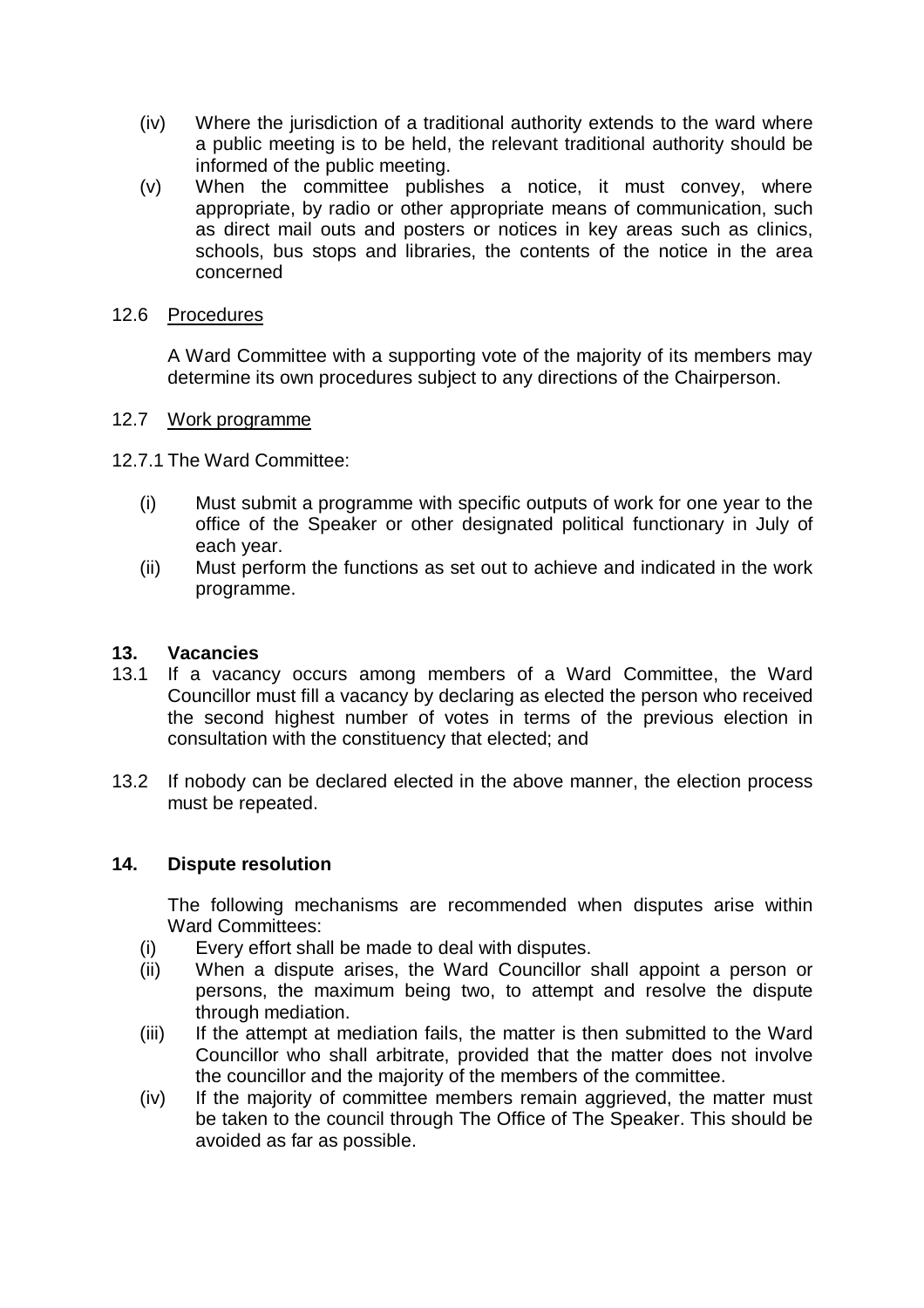# **15. Termination of membership**

- 15.1 A member of a Ward Committee remains a member of the Ward Committee unless one the following conditions arise:
	- (i) Death;
	- (ii) Resignation;
	- (iii) Relocation from ward;
	- (iv) Election to position of Councillor
	- (v) Failure to attend three consecutive meetings of the Ward Committee without apology;
	- (vi) Proven involvement in corruption;
	- (vii) Failure to adhere to meeting procedures or misconduct during Ward Committee meetings;
	- (viii) Not submitting priorities with the mandate of the community;
	- (ix) Being involved in proven activities that undermine the Council or Ward Councillor's authority;
	- (x) Dismissed in accordance with a resolution of the Ward Committee or by the Executive Mayor or Executive Committee Of The Council in consultation with the Ward Councillor and the Speaker;
	- (xi) Ceases to be a member of the organisation he/she represents;
	- (xii) Is insolvent or declared mentally incompetent by a competent court.

# **16. Dissolution of Ward Committee**

- 16.1 A Ward Committee may be dissolved by the Speaker, where it fails to fulfil its role and functions. For the purpose of this rule "failure to fulfil its role and functions" includes:
- (i) when the Ward Committee has failed to hold three consecutive scheduled meetings;
- (ii) when its members decide by majority to dissolve the Ward Committee;
- (iii) when maladministration, fraud, corruption or any serious malpractice is occurring or has taken place;
- (iv) such other reasons which in the discretion of the Speaker make it impossible for the Ward Committee to continue to fulfil its role and functions.
- 16.2 The procedure for the dissolution of a Ward Committee is as follows:
- (i) The Speaker shall, after written notice has been given, afford the Ward Committee the opportunity to respond within 14 days of the date of the notice regarding its failure to observe its role and functions, and the circumstances thereof.
- (ii) Should the Speaker after considering all the facts and circumstances still remain of the view that the Ward Committee has failed to fulfil its role and functions, he/she shall dissolve the Ward Committee on such date as he/she may determine.
- (iii) A new Ward Committee must be reconstituted in terms of the prescribed process.